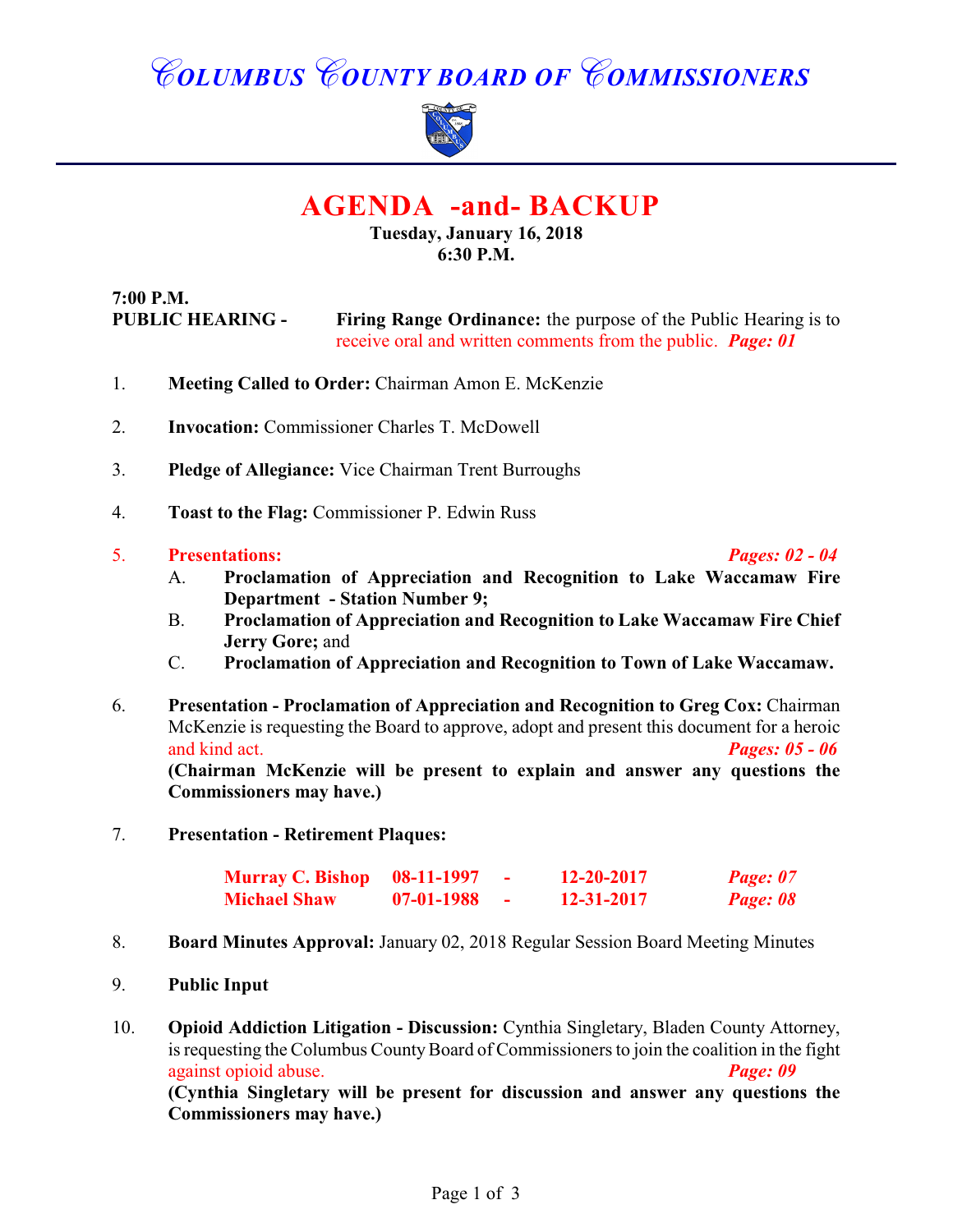- 11. **Opioid Addiction Litigation Discussion**: Attorneys Richard Wright, Jake Daniel and Mike Fuller are requesting Columbus County to join their group in the fight against opioid abuse. *Page: 10* **(Richard Wright and Jake Daniel will be present to explain and answer any questions the Commissioners may have.)**
- 12. **EMS Communications Project JVC Kenwood:** Ron Runyan, JVC Kenwood, is requesting balance of payment for services rendered. *Page: 11* **(Ron Runyan will be present to explain and answer any questions the Commissioners may have.)**
- 13. **International Logistics Park Infrastructure Grant Effort -Update:** Emily Miller, McAdams and Associates, LLC, will present an update on the efforts to obtain grant funding. *Page: 12* **(Emily Miller will be present to deliver update and answer any questions the Commissioners may have.)**
- 14**. Administration / Legal Establish Date and Time for Public Hearing:** Michael H. Stephens, County Manager / Attorney, is requesting February 05, 2018, at 6:30 P.M., as the date and time for Public Hearing for Conveyance of former Georgia Pacific Property.

*Pages: 13 - 14*

**(Michael Stephens will be present to explain and answer any questions the Commissioners may have.)**

- 15. **Public Transportation Revised Drug and Alcohol Policy:** Joy Jacobs, Public Transportation Director, is requesting Board approval of the revised Drug and Alcohol Policy. *Pages: 15 - 42* **(Joy Jacobs will be present to explain and answer any questions the Commissioners may have.)**
- 16. **Social Services Monthly Administrative Update:** Algernon McKenzie, Social Services Director, will deliver the Monthly Administrative Update. *Pages: 43 - 51* **(Algernon McKenzie will be present to deliver update and answer any questions the Commissioners may have.)**
- 17. **Appointments Committee/Boards:** June B. Hall, Clerk to the Board, is requesting the following appointments/re-appointments/replacements be made to the following boards/committees. *Page: 52*

**(June B. Hall will be present to explain and answer any questions the Commissioners may have.)**

| <b>COMMITTEE</b>                     | ZONE/<br>EВ | PERSON(S)             | <b>EXPIR.</b><br><b>DATE</b> |
|--------------------------------------|-------------|-----------------------|------------------------------|
| <b>Planning Board</b>                |             | Al Leonard (Resigned) | 09-30-2017                   |
| <b>Tourism Development Authority</b> |             | Vacancy (Diane Ward)  | 12/2016                      |